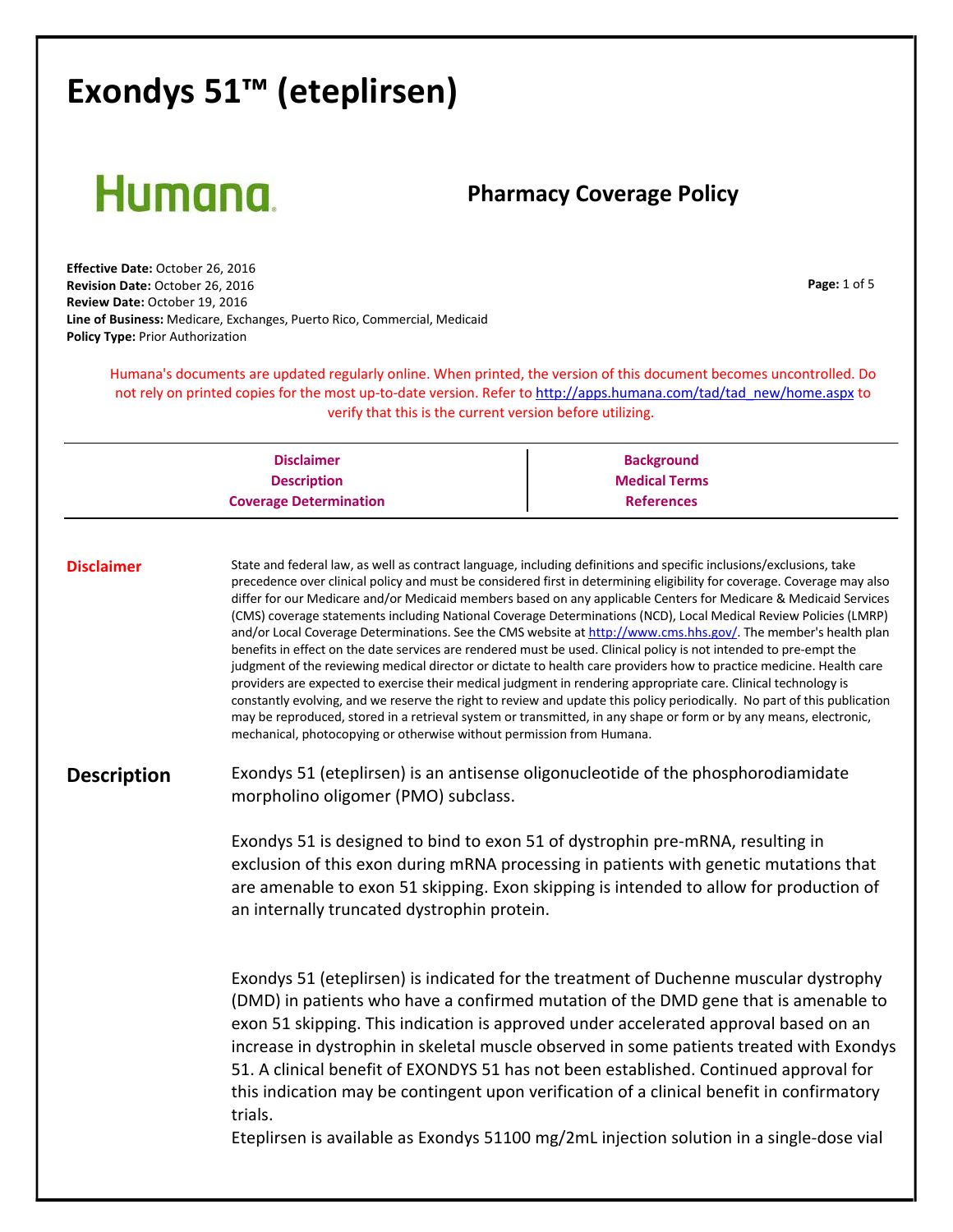Effective Date: 10/26/2016 Revision Date: 10/26/2016 Review Date: 10/19/2016 Line of Business: Medicare, Exchanges, Puerto Rico, Commercial, Medicaid Policy Type: Prior Authorization

Page: 2 of 5

Humana's documents are updated regularly online. When printed, the version of this document becomes uncontrolled. Do not rely on printed copies for the most up-to-date version. Refer to [http://apps.humana.com/tad/tad\\_new/home.aspx](http://apps.humana.com/tad/tad_new/home.aspx) to verify that this is the current version before utilizing.

and 500 mg/10mL injection solution in a single‐dose vial.

Please note the following regarding medically accepted indications:

#### **Coverage Determination**

All reasonable efforts have been made to ensure consideration of medically accepted indications in this policy. Medically accepted indications are defined by CMS as those uses of a covered Part D drug that are approved under the federal Food, Drug and Cosmetic Act, or the use of which is supported by one or more citations included or approved for inclusion in any of the compendia described in section  $1927(g)(1)(B)(i)$  of the Act. These compendia guide review of off‐label and off‐evidence prescribing and are subject to minimum evidence standards for each compendium. Currently, this review includes the following references when applicable and may be subject to change per CMS:

- American Hospital Formulary Service-Drug Information (AHFS-DI)
- National Comprehensive Cancer Network (NCCN) Drugs and Biologics Compendium
- Truven Health Analytics Micromedex DrugDEX
- Elsevier/Gold Standard Clinical Pharmacology
- Wolters Kluwer Lexi-Drugs

Exondys 51 (eteplirsen) will require prior authorization. This agent may be considered medically necessary when the following criteria are met:

#### **Duchenne Muscular Dystrophy**

- The member must have a diagnosis of Duchenne Muscular Dystrophy with a confirmed mutation of DMD gene that is amenable to exon 51 skipping documented by:
	- Multiplex ligation-dependent probe amplification (MLPA), OR
	- array comparative genomic hybridization (array CGH), OR
	- DMD gene sequencing
- The member must be ambulatory (e.g. able to walk with assistance, not wheelchair

See the **[DISCLAIMER](http://)**. All Humana member health plan contracts are NOT the same. All legislation/regulations on this subject may not be included. This document is for informational purposes only.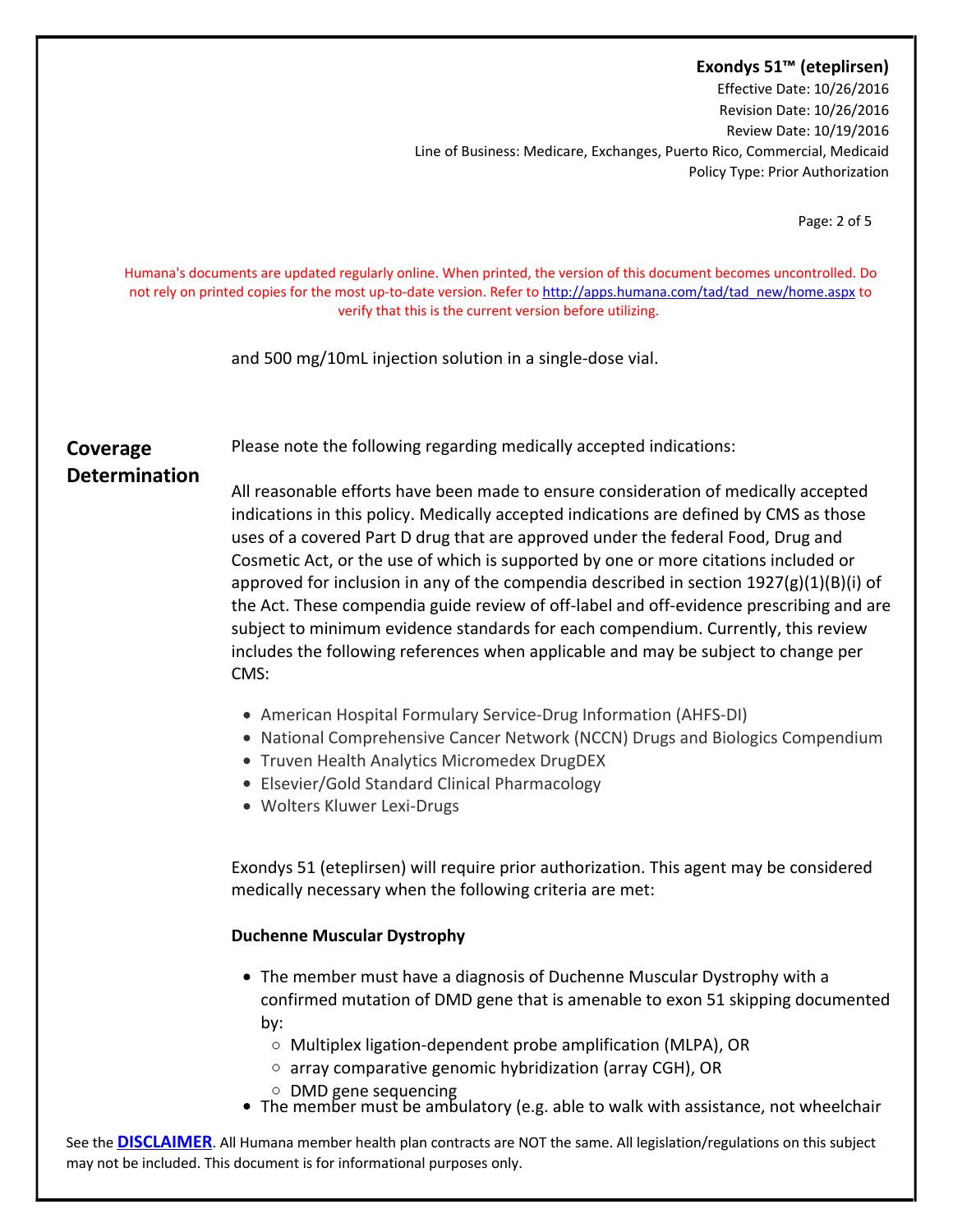Effective Date: 10/26/2016 Revision Date: 10/26/2016 Review Date: 10/19/2016 Line of Business: Medicare, Exchanges, Puerto Rico, Commercial, Medicaid Policy Type: Prior Authorization

Page: 3 of 5

Humana's documents are updated regularly online. When printed, the version of this document becomes uncontrolled. Do not rely on printed copies for the most up-to-date version. Refer to [http://apps.humana.com/tad/tad\\_new/home.aspx](http://apps.humana.com/tad/tad_new/home.aspx) to verify that this is the current version before utilizing.

dependent)

Recommended dosing: 30 mg/kg of body weight once weekly

#### **Continuation of Therapy**

• The member remains ambulatory (e.g. able to walk with assistance, not wheelchair dependent)

Intial approval: Exondys 51 (eteplirsen) will be approved for six months or as determined through clinical review.

Continuation of care: Exondys 51 (eteplirsen) will be approved for one year or as determined through clincal review.

| Coverage<br>Limitations | Exondys 51 (eteplirsen) therapy is not considered medically necessary for members with<br>the following concomitant conditions:                                                                                                                                                                                                                                                                                                                                                                                                                                                                                             |
|-------------------------|-----------------------------------------------------------------------------------------------------------------------------------------------------------------------------------------------------------------------------------------------------------------------------------------------------------------------------------------------------------------------------------------------------------------------------------------------------------------------------------------------------------------------------------------------------------------------------------------------------------------------------|
|                         | • Experimental/Investigational Use – Indications not supported by CMS recognized<br>compendia or acceptable peer reviewed literature.                                                                                                                                                                                                                                                                                                                                                                                                                                                                                       |
| <b>Background</b>       | This is a prior authorization policy about Exondys 51 (eteplirsen):                                                                                                                                                                                                                                                                                                                                                                                                                                                                                                                                                         |
|                         | Duchenne muscular dystrophy (DMD) is a progressive, genetic, life-threatening,<br>degenerative neuromusclar disase that causes disabiling muscle weakness. DMD is<br>caused by several gene mutations that disrupt the translational reading frame of the<br>dystrophin mRNA and thus in the production of an unstable, nonfunctional dystrophin<br>molecule. Dystrophin is thought to maintain the structural integrity of the muscle cell<br>membrane by connecting the cytoskeleton to the surrounding extracellular matrix. The<br>disease usually manifests in boys 3 to 7 years of age and commonly become wheelchair |
|                         |                                                                                                                                                                                                                                                                                                                                                                                                                                                                                                                                                                                                                             |

See the **[DISCLAIMER](http://)**. All Humana member health plan contracts are NOT the same. All legislation/regulations on this subject may not be included. This document is for informational purposes only.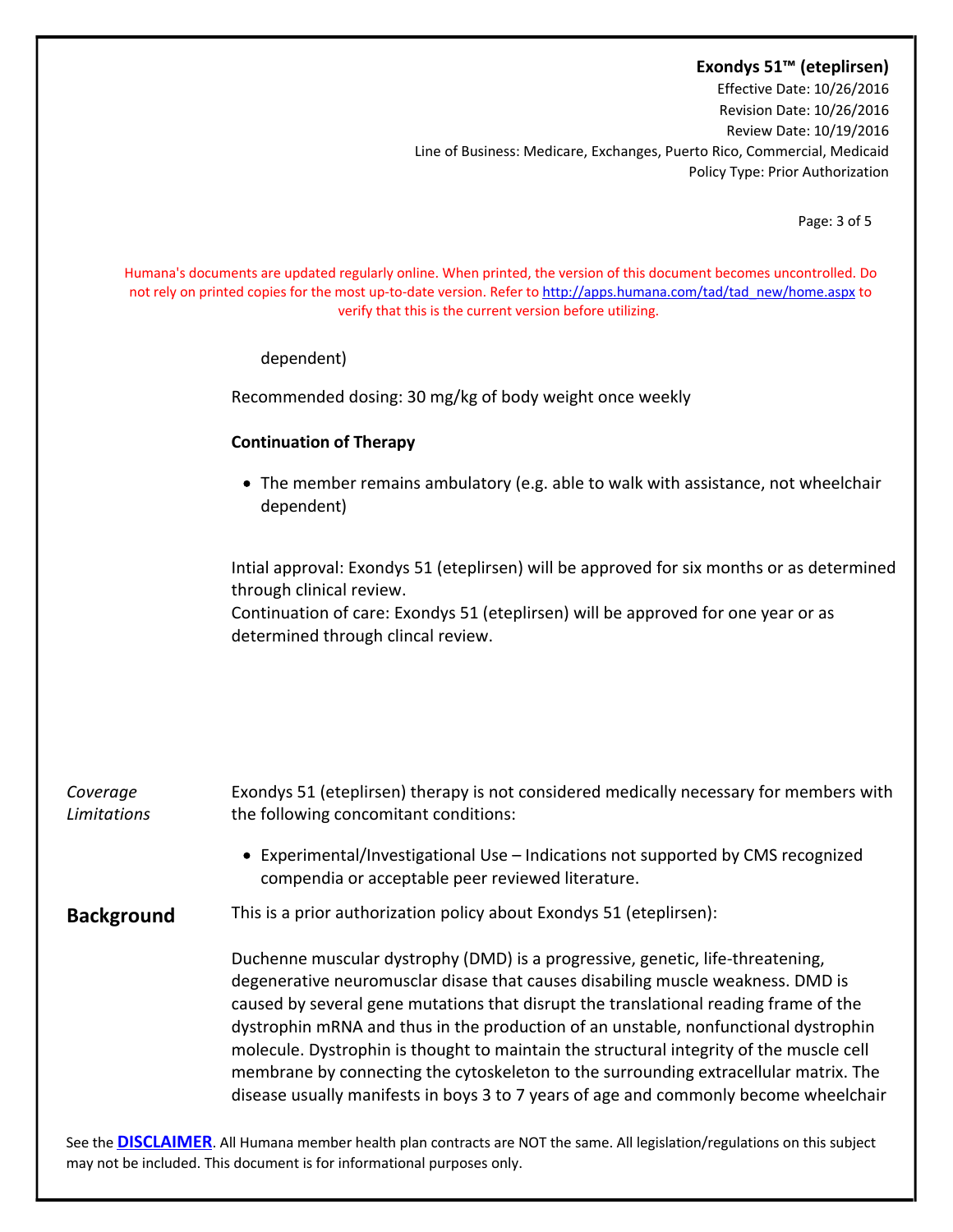Effective Date: 10/26/2016 Revision Date: 10/26/2016 Review Date: 10/19/2016 Line of Business: Medicare, Exchanges, Puerto Rico, Commercial, Medicaid Policy Type: Prior Authorization

Page: 4 of 5

Humana's documents are updated regularly online. When printed, the version of this document becomes uncontrolled. Do not rely on printed copies for the most up-to-date version. Refer to [http://apps.humana.com/tad/tad\\_new/home.aspx](http://apps.humana.com/tad/tad_new/home.aspx) to verify that this is the current version before utilizing.

> dependent between 11 and 13 years of age. Eventually, respiratory failure occurs and patients usually develop cardiomyopathy before the age of 30. Premature death from respiratory or cardiac failure occur in the second to fourth decade. The estimated incidence of DMD is approximately 1 in 3500 to 5000 males born worldwide. The estimated prevalence of DMD was 1.02 per 10,000 males age 5 to 24 in 2010. Corticosteroid therapy is considered standard of care, delaying loss of ambulation and respiratory decline by several years.

The most common adverse reaction (incidence ≥ 35% and higher than placebo) were balance disorder and vomiting.

| Provider<br><b>Claims Codes</b>                                                                                                                                                                             | There are no provider claim codes associated with this policy.                                                                                                                                                                                                                                                                                                                                                                                                                                                                                                                                                                                                                                                                                                                                                                                                                                                                                                             |
|-------------------------------------------------------------------------------------------------------------------------------------------------------------------------------------------------------------|----------------------------------------------------------------------------------------------------------------------------------------------------------------------------------------------------------------------------------------------------------------------------------------------------------------------------------------------------------------------------------------------------------------------------------------------------------------------------------------------------------------------------------------------------------------------------------------------------------------------------------------------------------------------------------------------------------------------------------------------------------------------------------------------------------------------------------------------------------------------------------------------------------------------------------------------------------------------------|
| <b>Medical Terms</b>                                                                                                                                                                                        | Exondys 51; eteplirsen; Duchenne Muscular Dystrophy; intravenous; pharmacy                                                                                                                                                                                                                                                                                                                                                                                                                                                                                                                                                                                                                                                                                                                                                                                                                                                                                                 |
| <b>References</b>                                                                                                                                                                                           |                                                                                                                                                                                                                                                                                                                                                                                                                                                                                                                                                                                                                                                                                                                                                                                                                                                                                                                                                                            |
|                                                                                                                                                                                                             | 1. Bushby K, Finkel R, Birnkrant DJ, et al. Diagnosis and management of Duchenne<br>muscular dystrophy, part 1: diagnosis, and pharmacological and psychosocial<br>management. Lancet Nuerol. 2010a; 9(1):77-93<br>2. Bushby K, Finkel R, Birnkrant DJ, et al. Diagnosis and management of Duchenne<br>muscular dystrophy, part 2: implementation of multidisciplinary care. Lancet Neurol.<br>2010b;9(2):177-189.<br>3. Clinical Pharmacology [database online]. Tampa, FL: Gold Standard, Inc.; 2016. URL:<br>http://cp.gsm.com. Updated October 2016.<br>4. DRUGDEX® System [Internet database]. Greenwood Village, Colo: Thompson Reuters<br>(Healthcare) Inc. Updated periodically. 2016.<br>5. Exondys 51 [Package Insert]. Cambridge, MA: Sarepta Therapeutics, Inc.; September<br>2016.<br>6. Exondys 51 [Dossier]. Cambridge, MA: Sarepta Therapeutics, Inc.; September 2016.<br>7. Mendell JR, Rodino-Klapac R, Sahenk Z, et al. Eteplirsen for the treatment of |
| See the <b>DISCLAIMER</b> . All Humana member health plan contracts are NOT the same. All legislation/regulations on this subject<br>may not be included. This document is for informational purposes only. |                                                                                                                                                                                                                                                                                                                                                                                                                                                                                                                                                                                                                                                                                                                                                                                                                                                                                                                                                                            |